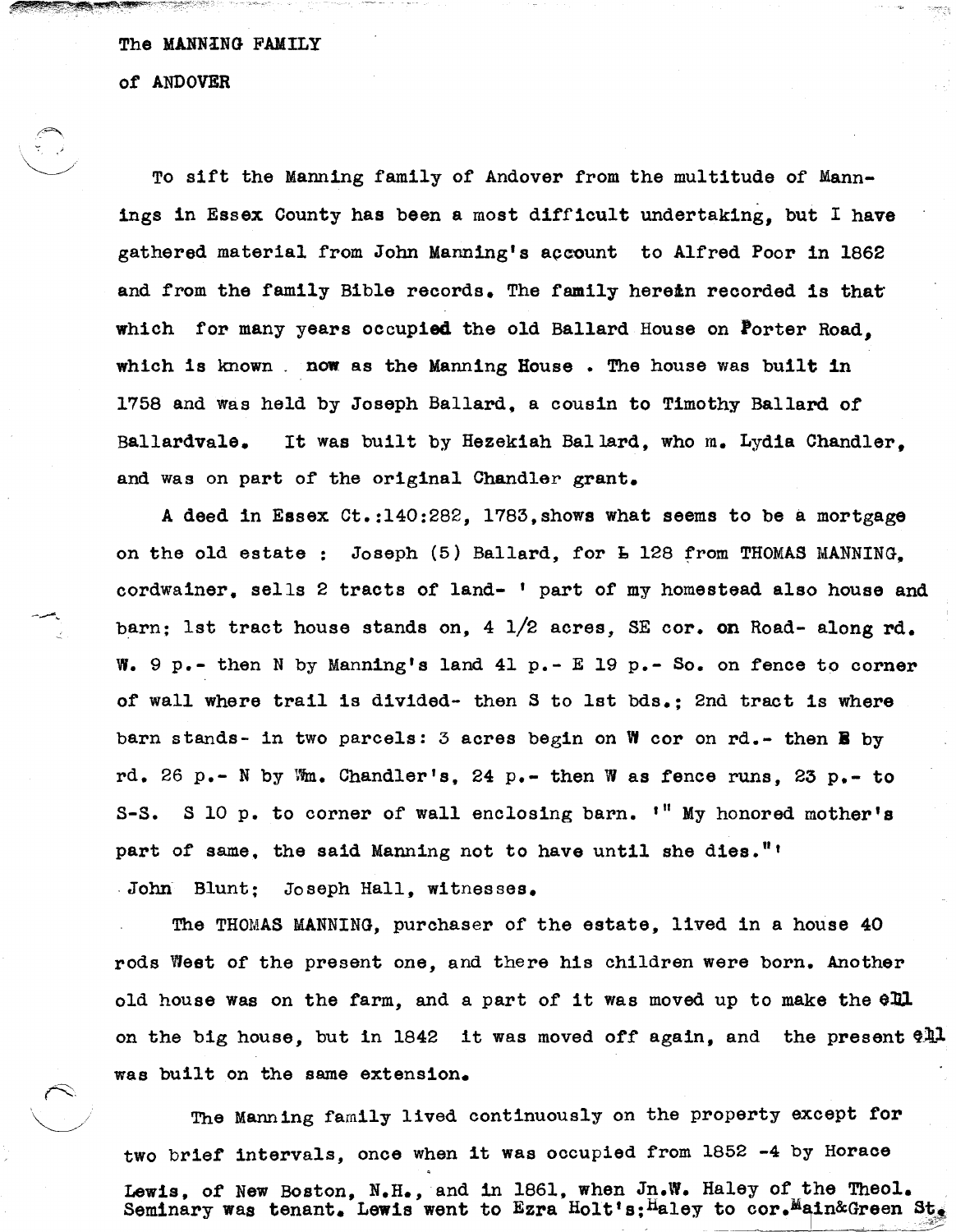The MANNING FAMILY  $\sim$ 

 $\mathcal{L} \subset \mathcal{N}_+$ 

Across the street from the house stood an old shop, where Ballard(Jos) and Manning made shoes. A blacksmith shop, probably ftezekiah Ballard's stood below the old house west of the present one. The shoe shop stood at the foot of an elm tree which Joseph Ballard set out in 1770, when he was 21 years old. When cut down 1t contained five cords of wood. The balm of Gilead tree on the place was set out, sd. John Manning, in  $1833$ .

- <sup>I</sup>find that this line descends from :-

Whm. (2) Manning of Cambridge, and wife Dorothy. He was born 1621, son of Wm. and Susanna. (Wm.manning, Sr., died 1650. He went first to Koxbury and then to Cambridge.)Wm.(2) was a freeman, 1643. He d. 1697 at 76. Dorothy d. 1692 at 80.

Wm. (2) Manning and wife, Dorothy, had:-

Hannah  $(3)$ , b. 1642; m. Samuel Stearns, 1662.

Samuel (3), b. 1644; m. 1664 Elizabeth Stearns, sister of John. She d. 1671; he m. 2nd., Abia1 Wright of Medfield, 1673. He was a freeman in Billerica, 1570; was an Ensign; Town Clerk and Selectman; he d. 1711.

Sarah (3), b. 1646; m. Joseph Bull of Hartford, 1671.

Abigail  $(3)$ , b. and d. 1648.

John (3), b. 1649; d. of small pox, 1678.

Mary  $(3)$ , b. ; m. Rev.W. Adams of Dedham; got her share of the estate in 1671; she d. before 1692; had:-  $E1$ iphalet $(4)$ .

Timothy (3), d. 1653.

Samuel(3) Manning(Wm.(2-) and wife, Elizabeth Stearns, had:- $\text{Sample} \ (4)$ John (4), b. 1666.

•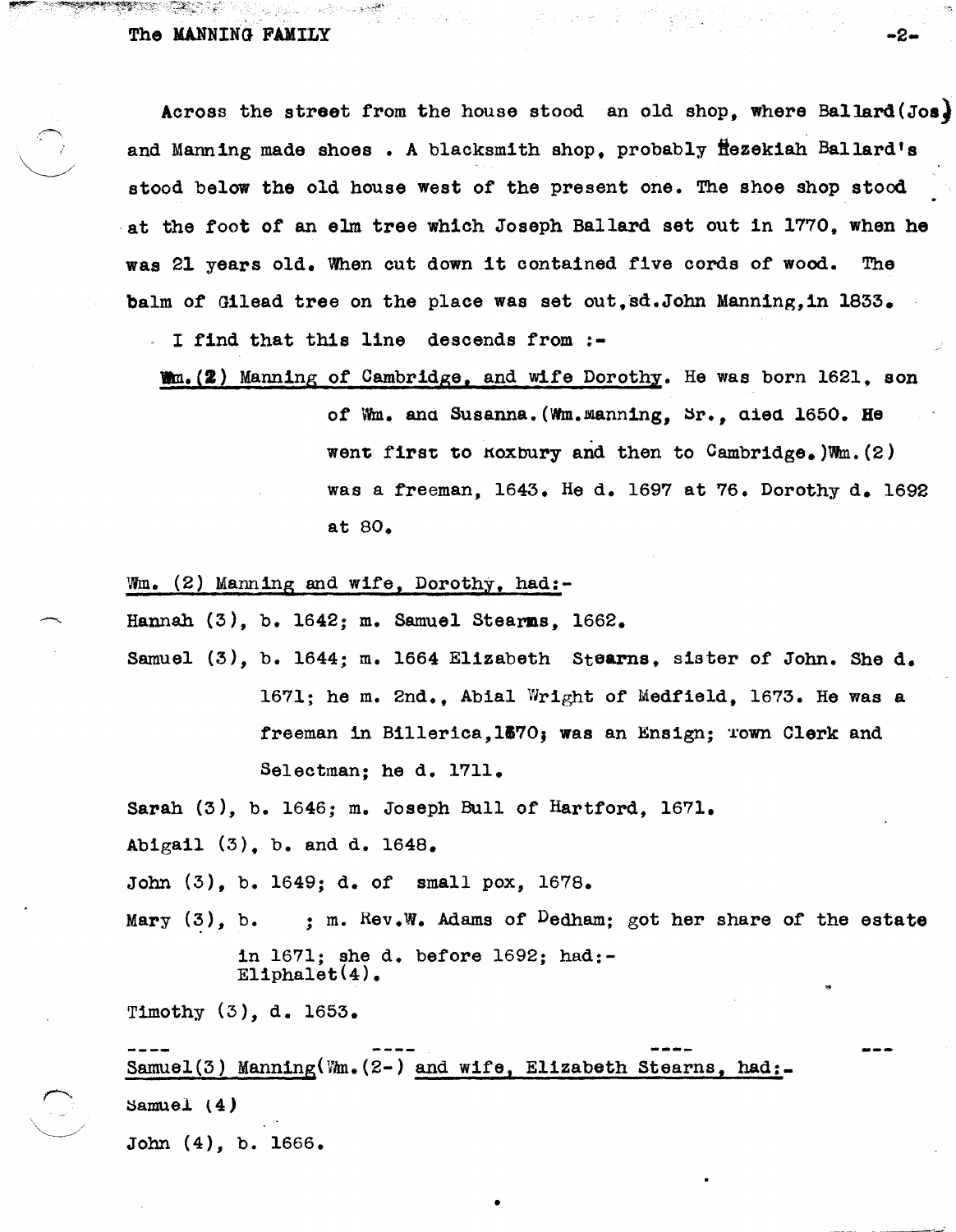## The MANNING FAMILY

~.'

;r--..

 $\mathcal{L}$ 

 $= -1$ 

Children of Samuel (3) Manning and 2nd. wife, Abial Wright (  $cont.$  ):-Timothy (4), b. 1674. Hannah (4), b. 1675; m. Ebenezer King of Watertown. William (4), b. June 27, 1677; m. Elizabeth French, daughter of Jacob; she  $d.*b.*57/1736$ . He m. 2nd./ 1737, Mary Shed. He was called Ensign. He d.  $1764$ , Mar.  $5$ . Mary (4), b. Sept.2, 1679; m. Josiah Crosby 1703. ( See ftazen.) Sarah (4), b.168l; m. Sam Robinson of Cambridge, 1704. Dorothy (4), b. 1683. Isaac (4), b. 1685. Ephraim (4), b. 1686. Elizabeth (4), b. 1691; m. Peter Fassett. Timothy (4) 2nd., b. 1692. E11pha1et (4), b. 1693. Abla1 (4), b. 1695. **- -----**

William(4) Manning( $Sam(3)$ Vm.(2-1) and 1st wife,Elizabeth French, had:-**Elizabeth**  $(5)$ , b. Mar. 4, 1701-2. Esther(5), b. Aug. 5, 1703; m. Jos. Baldwin, June 14, 1728. Mary (5), b. Dec.21, 1705. William  $(5)$ , b. Feb.28, 1707-8; m. Elizabeth  $\frac{D_{\text{anfdrth,Nov.16,1742}}}{D_{\text{anfdrth,Nov.16,1742}}}$ Jacob (5). b. Mar.27,1710; m. Martha Beard, Jan.20, 1736-7. She was b. Aug.21, 1714; dau.of Andrew and Mary Beard of Billerica; she d. at 84, Feb.lO, 1798; he d. Sept.S, 1762. Sarah (5), b. Feb.8, 1711-12. Rachel $(5)$ , b. Feb.17,1714-5;m.Abraham Durant, May 20, 1736. Martha (5), b. July 26, 1718. Hannah (5), b. Mar.1, 1719; d. Aug.15,1723.

-3-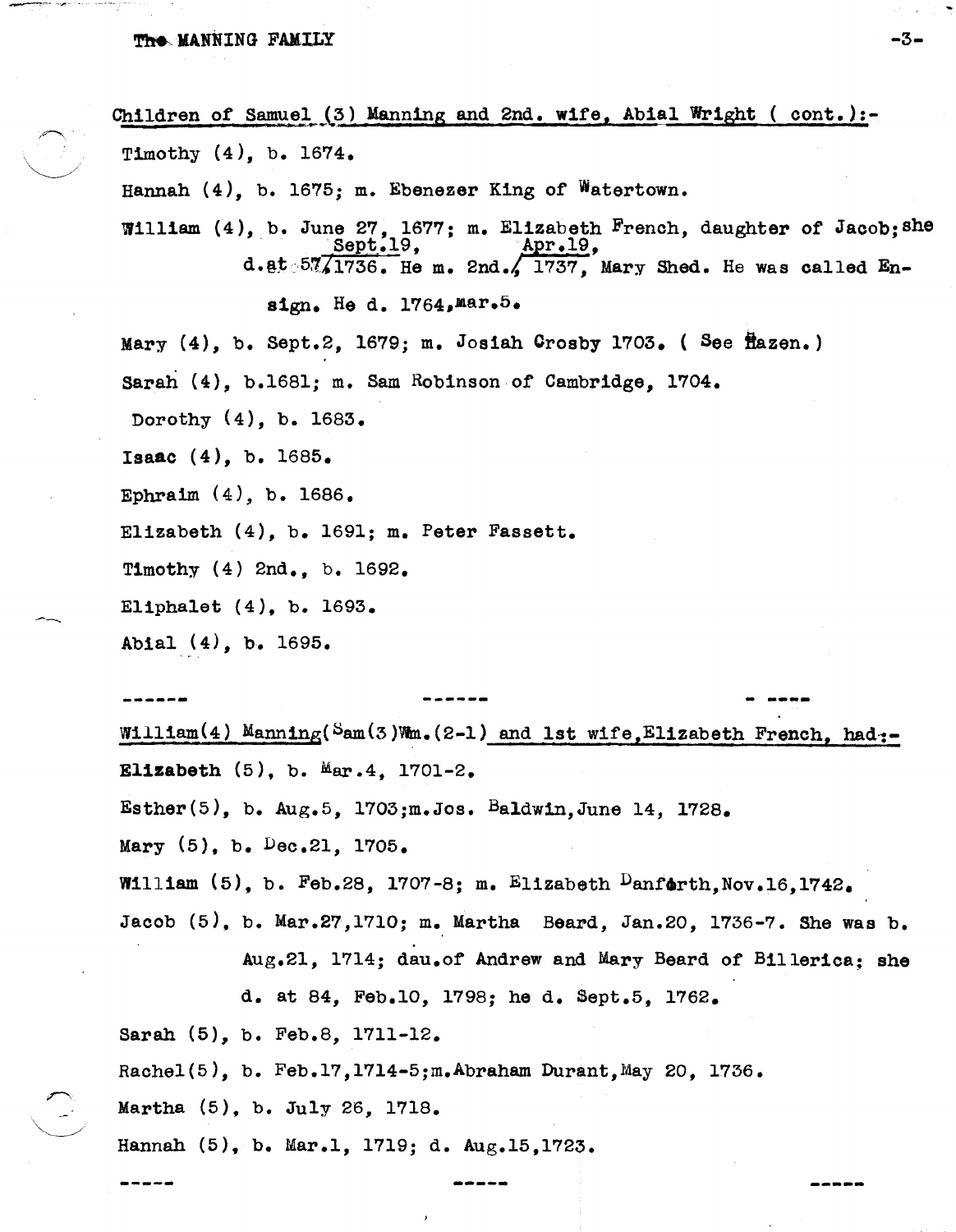$Jacob(5)$  Manning ( Wm. (4)Sam(3) Wm. (2-1) and wife, Martha Beard,had:-Mary  $(6)$ , b. Nov.15, 1741-2.

Jacob  $(6)$ , b. Nov.8, 1739.

Isaac (6), b. Nov.8, 1743.

- Jesse (6), b. Aug.18, 1745; m. Anna <sup>C</sup>arleton, 1766; she was dau.of Jn.  $C$ arlton: she d. 1779: he m. 2nd., Elizabeth Abbott of Andover. Dem.30.1779; lived in Billerica.
- Thomas (6), b. July 27, 1747; m. Mehitabel Kidder, <sup>J</sup>une 6, 1769; he was then of Andover. She was b.  $Feb.22$ , 1749, dau.of Ephraim and Elizabeth; she d. Aug.16, 1824; he d.  $F_{eb}$ .22, 1832. Thomas(6) lived on the old Ballard place on Porter Road, now known as the  $"$  Manning House."

David  $(6)$ , b. $\texttt{Hec.2, 1749:d.y.}$ 

**- ., .. -**

David (6), 2nd., b. May 20, 1753; d.Sept. 1762.

Martha (6), b. Jan, 21, 1750; d. Sept. 1762.

 $E_{\text{sther}}$  (6), b. Apr.3, 1756; d. Sept. 1762.

**--.,-**

Thomas(6) Manning(Jacob(5)Wm.(4)Sam(3)Wm.(2-1) and Mehitabel Kidder:-Chloe  $(7)$ , b. Jan.19, 1772; in Andover; m. Wm.  $Hawley$ ,  $Dec.18.1792$ . Mehitabel (7), b. Dec.30, 1769; d.Jan.27,1785.

**.-,,---- ----.** 

**----** ---

erah (7), b. May 29, 1774 ; m. Jed Burt, Feb.7, 1792, she d. Feb.16, Sarah (7), b. May 29, 1774 ; m. Jed Burt, b.1771; he d. 1831. Thomas (7), b. April 30, 1780; d. May 24, 1780.

Thomas (7) 2nd., b. April 25, 1781; m. 1st., Sally Hart of Reading; int. Oct.7, 1805; ishe d. at 55, Oct.19, 1839; he m. 2nd.,Jan.2, 1844, Adeline A. Abbott, age 42; dau.of Asa and Judith. He d. ffar.1, 1849. He was a farmer and shoemaker. Had a house farm of 80 acres and owned 20 acres at  $Fomp's$  Pond.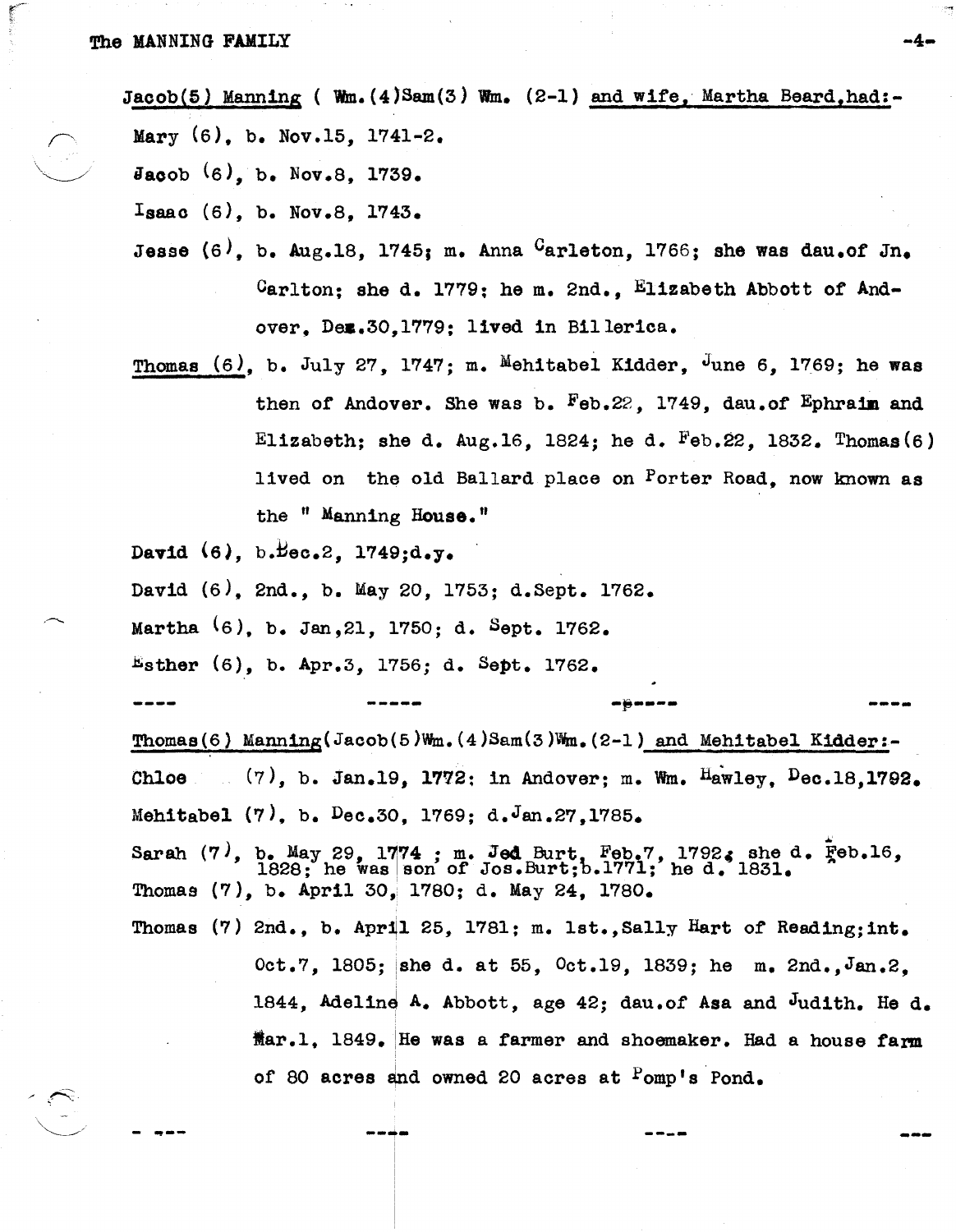$\sim$ 

 $\overline{\mathcal{L}}$  sa Thomas(7) Manning(Thos.(6)Jacob(5)Wm.(4)Sam(3)Wm(2-1) and Sally Hart.had:-Sarah Ann $(8)$ , b.  $\mu$ ec.2, 1809; d. unm. July 12, 1840. Mary K. (8), b. Mar.26, 1817; d. Mar.18, 1817. Joseph M. (S), b .Aug. 11, 1819; d. Feb. 22, 1821. Marie Antoinette (8), b. Jan.23, 1821; m. Henry F. Barnard, 1843; she d. 1850; left two ch.: John 9); Elizabeth, (9). John Hart (8), b. Feb.8, 1824; was a flev.; m. Lois Bachelder; they lived on the old place in 1862. He went to Florida for his health, but never got well. Rebecca (8), b. 1827 ; m. Henry F. Barnard, her brother-in-law, as his 2nd wife. He had a furniture ware-house. Edward Augustus  $(8)$ , b. 1807; 1834  $,m$ . Hannah Merrill; lived in Manchester. 1856, Iowa. He lived/on the Church place on Phillips st. Was here for B. & M.R.R. Hannah was of Derry, N.H. He took the family records. John Hart(8)Manning, (Thos.  $(7-6)$ <sup>d</sup>acob<sup>(</sup>5)Wm. (4)Sam(3)Wm. (2-1) and wife. Lois Ann Bachelder:-Fred W. (9). b. 1862. Caroline (9). Martha (9). John (9) Mary  $(9)$  ; m.

> (They held the old homestead last.  $I$  heard  $R_{ev}$ . John Hart Manning preach his last sermon at South Church,- " a dying man to a dying people." someone said.

> > **----**

-5-